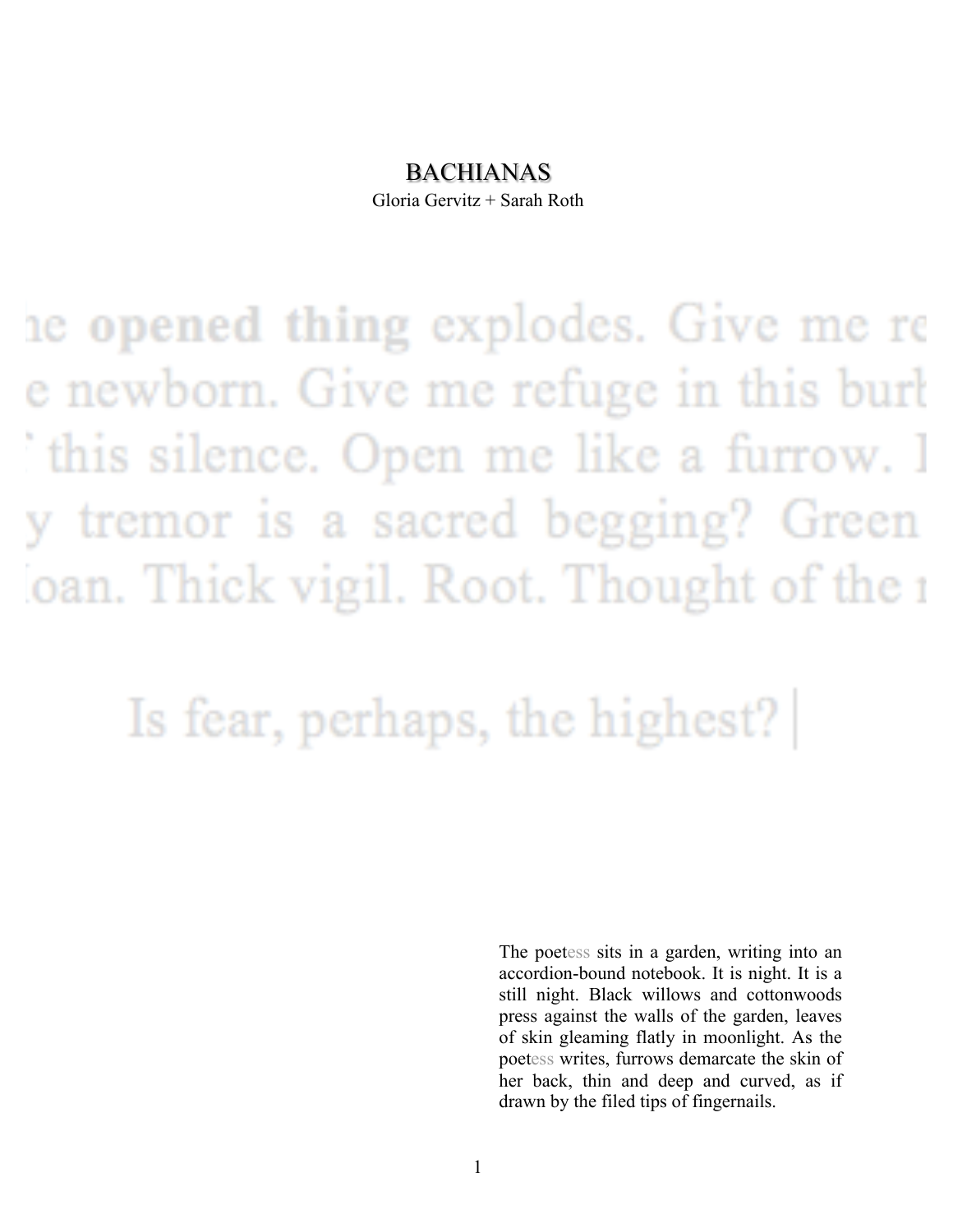#### **SURCOS**

Mother of God! Our Lady! the heart is an unruly master.

the heart -William Carlos Williams

1

lo abierto estalla

refúgiame en lo tierno en lo que está naciéndose

en este balbuceo el aire casi agua

de este silencio ábreme como un surco

ya casi no tiemblo ¿o es que el temblor se hizo ruego?

el verde negro y el deseo

pulpa de sueño gemido

espesa vigilia

raíz

pensamiento de la noche

¿acaso es el miedo

el altísimo?

#### **FURROWS**

1

Mother of God! Our Lady! is an unruly master.

-William Carlos Williams

the bursting open

refuge me in tenderness in that which is born

in this burbling the air nearly water

of this silence open me like a furrow

I barely tremble or is my tremor a sacred begging?

green black and desire

dream pulp moan

thick vigil

#### pansy

thought of the night

is fear perhaps

root

the highest?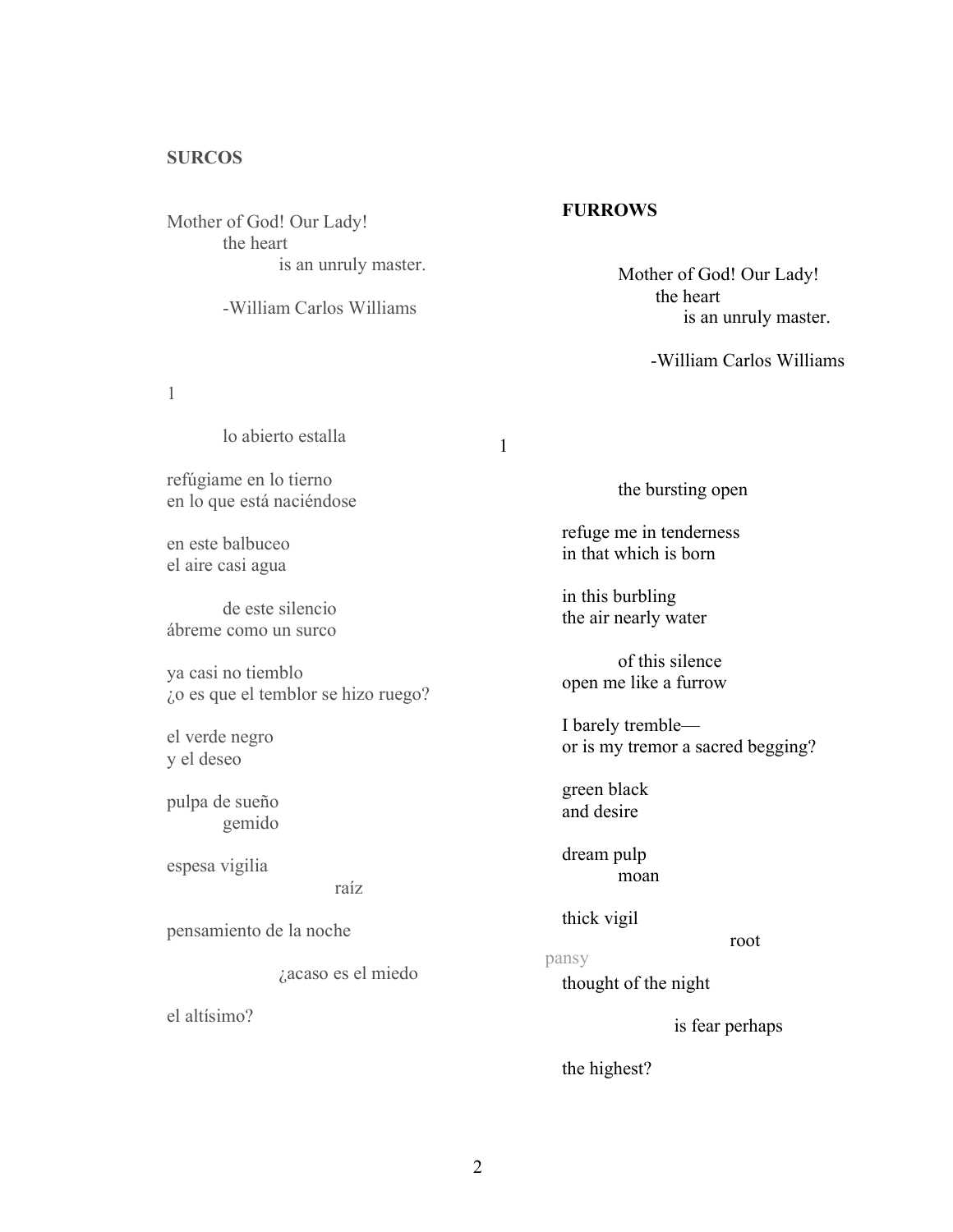#### wer, between me and myself, in that calm Jai Always more... guest. In the transparency, brown : Plea pit. Dislocation in this yello

The poetess is an incantress. *The opened thing explodes*, the poetess writes, and a crocus bursts into flame beside her, spitting ash onto the poetess' slipper. The grooves traced along the poetess' back weep, yet do not stain the poetess' dress. The poetess must write in her own blood in order to incant effectively.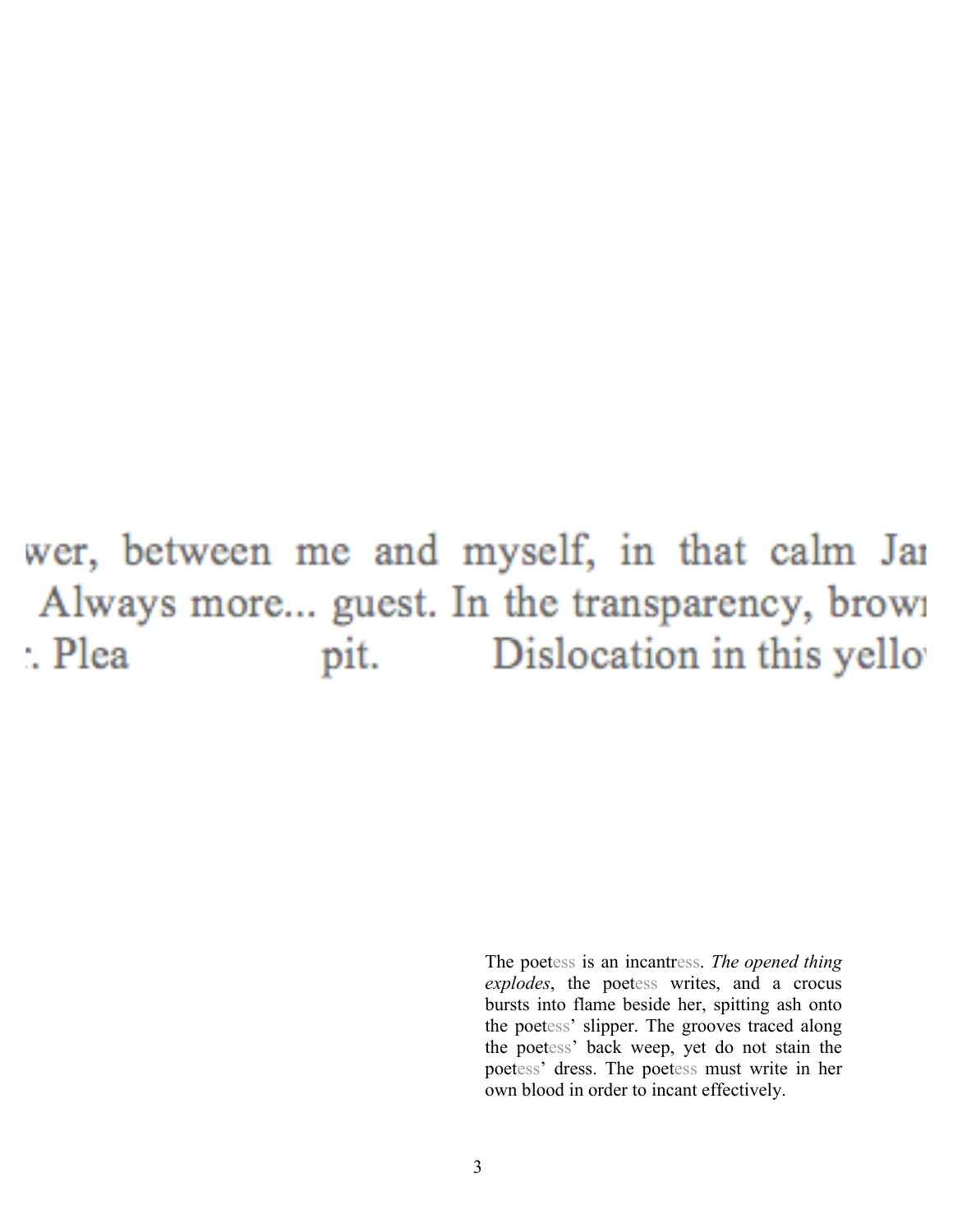2

and lower

between me and myself

in that calm January in its decline

always more guest

in the transparency brown clouds like a prayer

plea pit dislocation

in this yellow landscape

2

y baja

entre mí y yo misma

en aquel enero calmo en su declive

más siempre huésped

en la transparencia pardas nubes como un rezo

súplica tajo dislocamiento

en este paisaje amarillo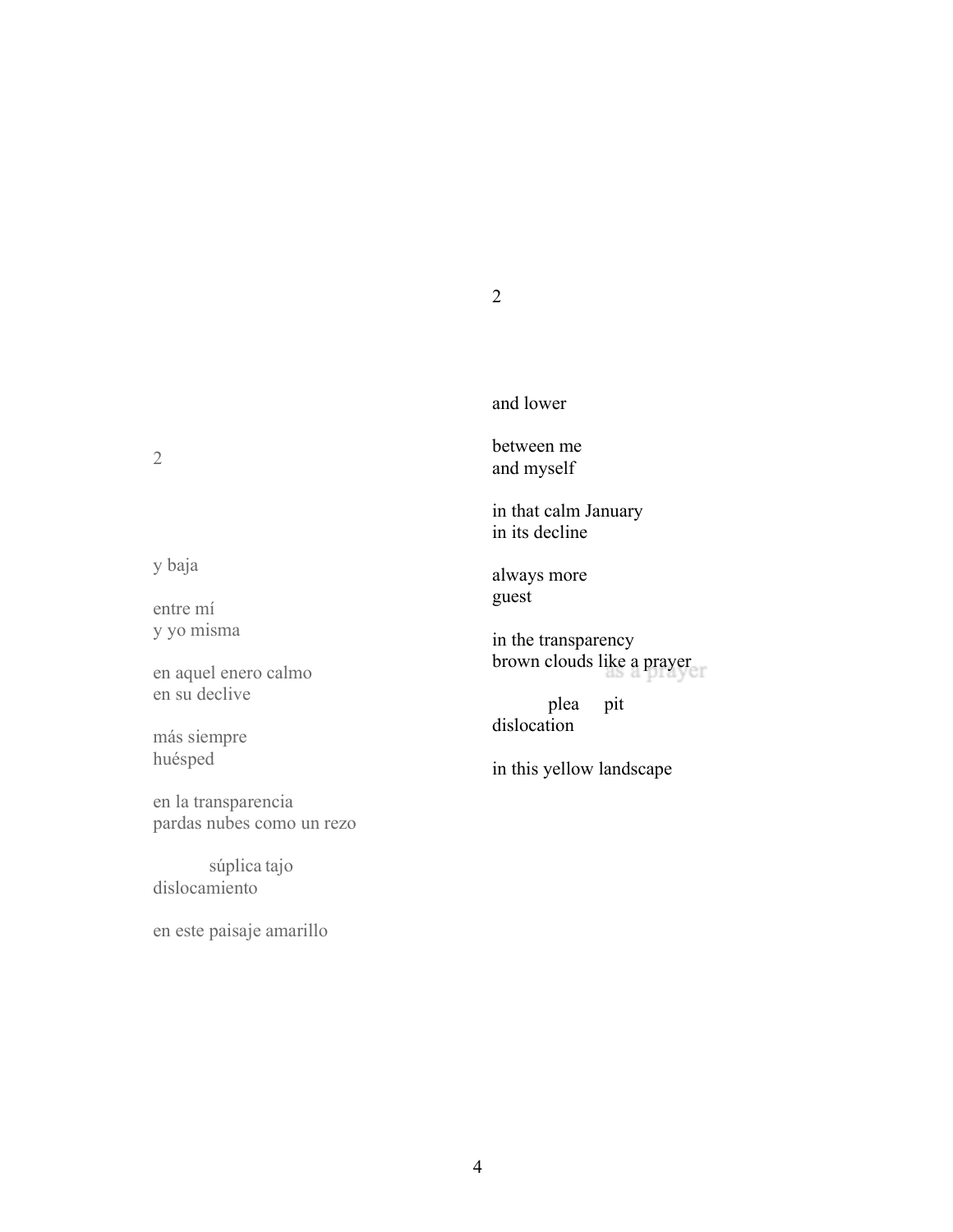n that hole, in that **meat mirror**, on here I lie in solitude. And lower—to w t arches. It swings. Yet the fall most his meat. And the avid corpse dares e.

> *Refuge me in tenderness*, the poetess writes. Her back weeps, and a tendril shoots from the ground to ensnare one of her forearms. The vine's edges are smooth and poisonous. The poetess smiles. *Refuge me in this burbling*, she writes, *the air nearly water*, she writes, *of this silence.*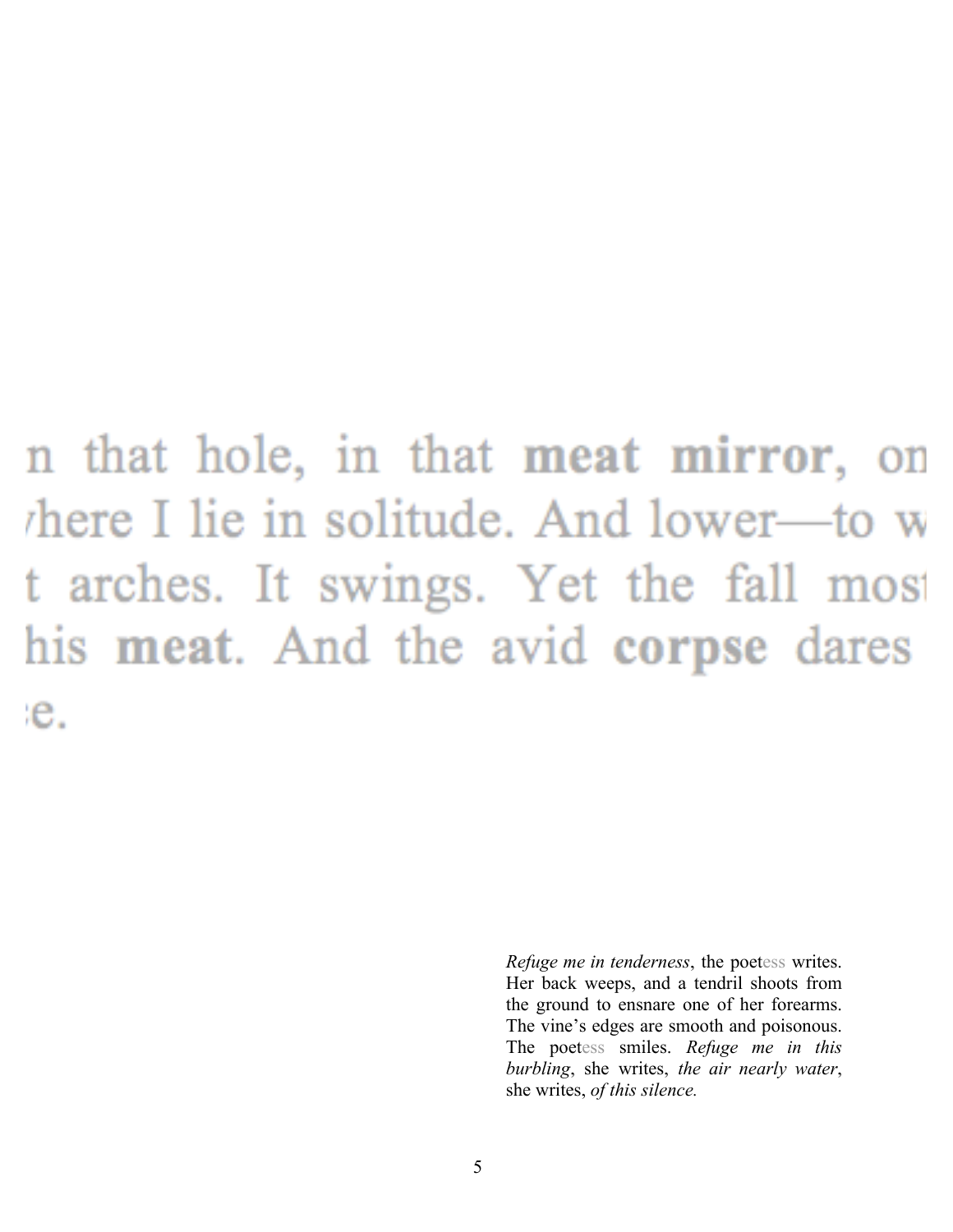3

ahí en ese agujero en ese espejo de la carne meat

en esos bordes donde yazgo en lo sola

y baja hasta donde duele

se arquea se cimbra

ya la caída más colmada

abre esta carne

y el cuerpo

ávido

no se atreve a renunciar

there in that hole in that mirror of flesh<br>eat in those edges where I lie in solitude and lower to where it hurts

it arches it swings

3

yet the fall most sated

opens this flesh

corpse and the avid body

dares not to renounce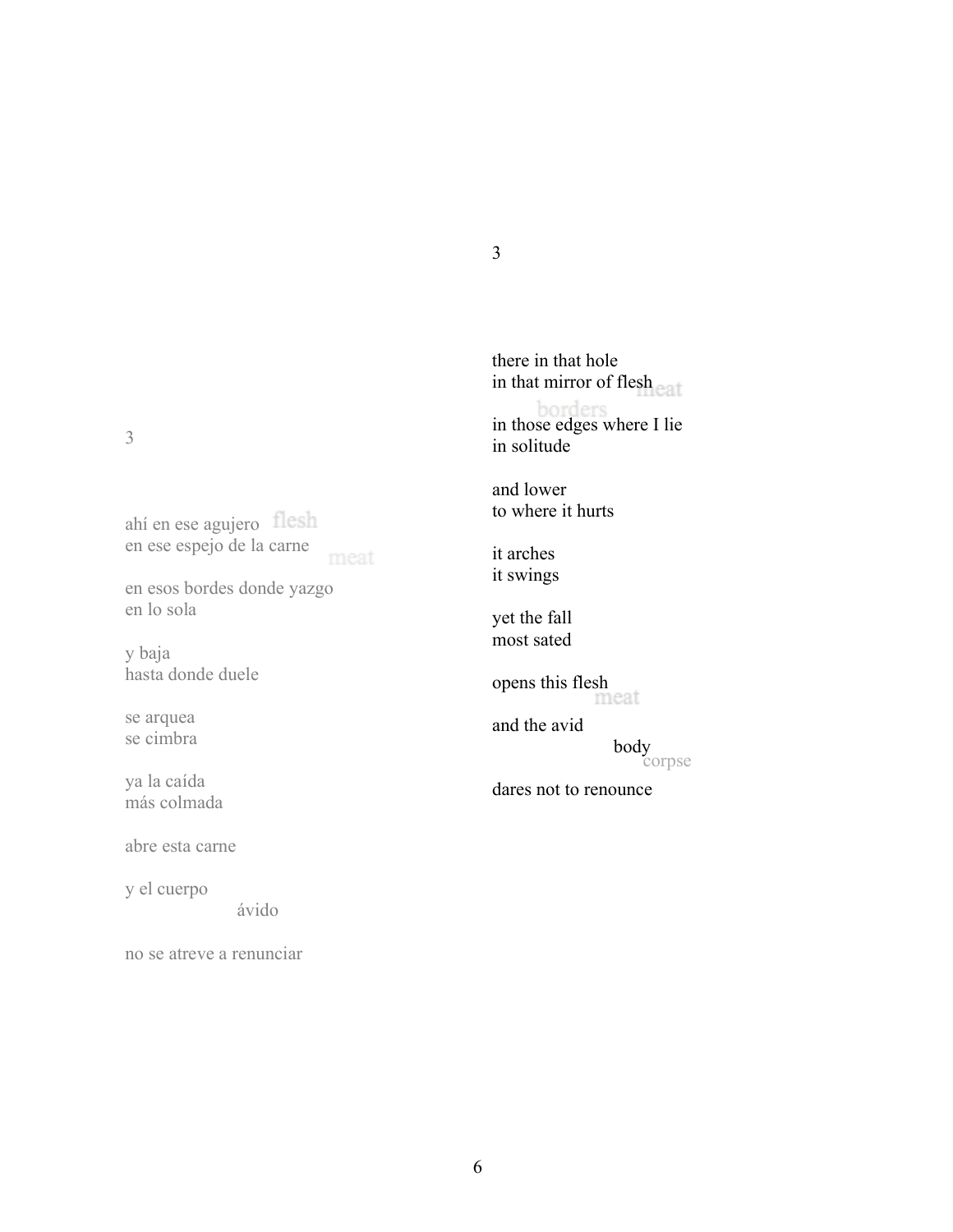# will feel pain. The pain eads. Like a raised fist. S ning orphan. Like a kap Her blacked-out passion

What magic, the poetess thinks. What fateful eloquence, the poetess thinks. My ink is everywhere, the poetess thinks.

A garden of my very own poison.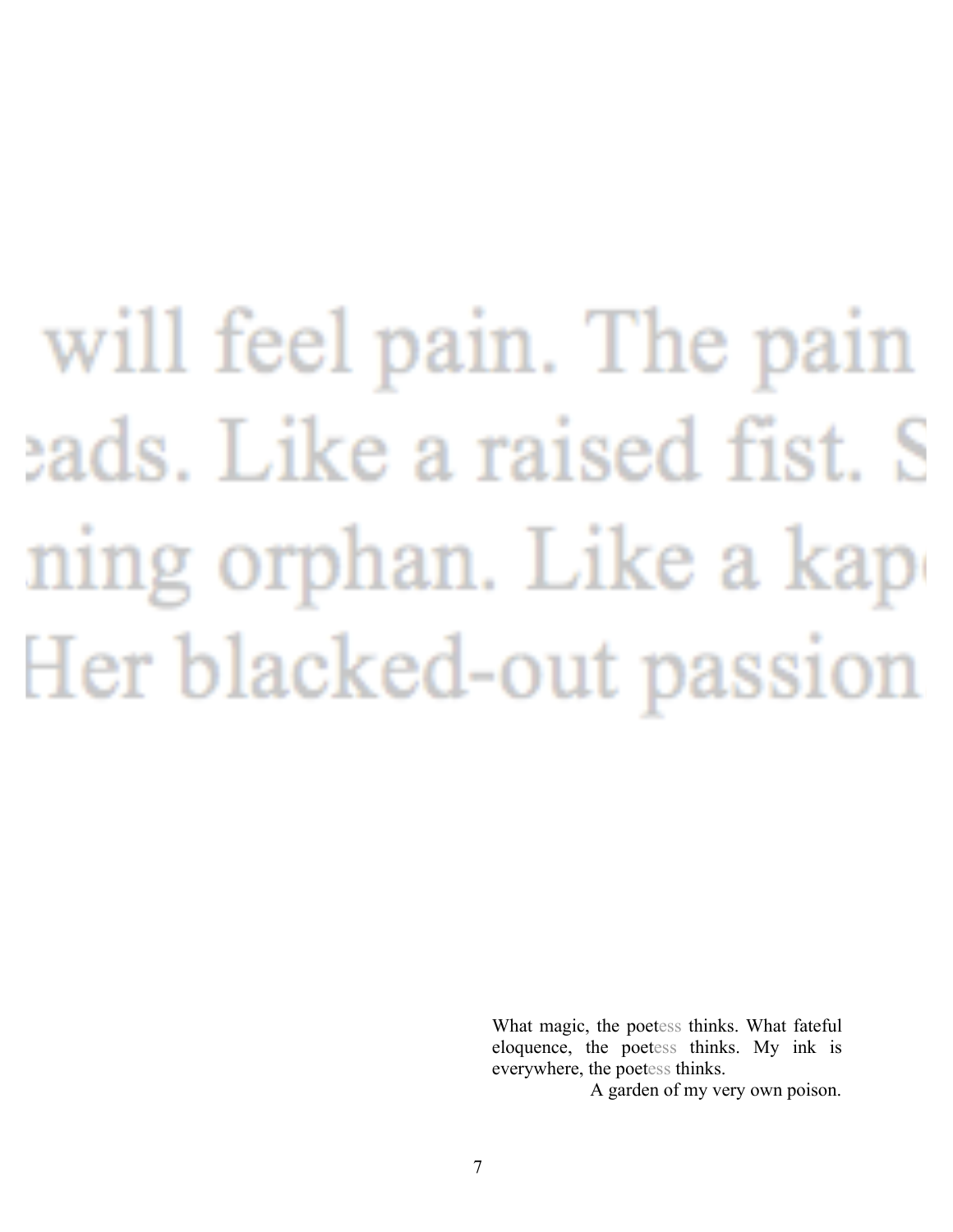Eat the pain Burn

> Like a stain spreads Like a raised fist

Burning itself until the last orphan, moaning

Like a kapok tree

Pained Blacked-out passion

the hurt will hurt will smolder

> like a stain spreads like a raised fist

smoldering until the last moaning orphan

like a kapok tree

the pained woman the blacked-out passion

The pain will be in pain Will burn

> Like a stain spreads Like a raised fist

Burning until the very last moaning orphan

Like a kapok tree

She pain She blacked-out passion 4

duélase el dolor árdase

> como una mancha se extiende como un puño levantado

ardiéndose hasta lo más huérfano gimiéndose

como una ceiba

la dolorosa la desmayada pasión

#### 4

4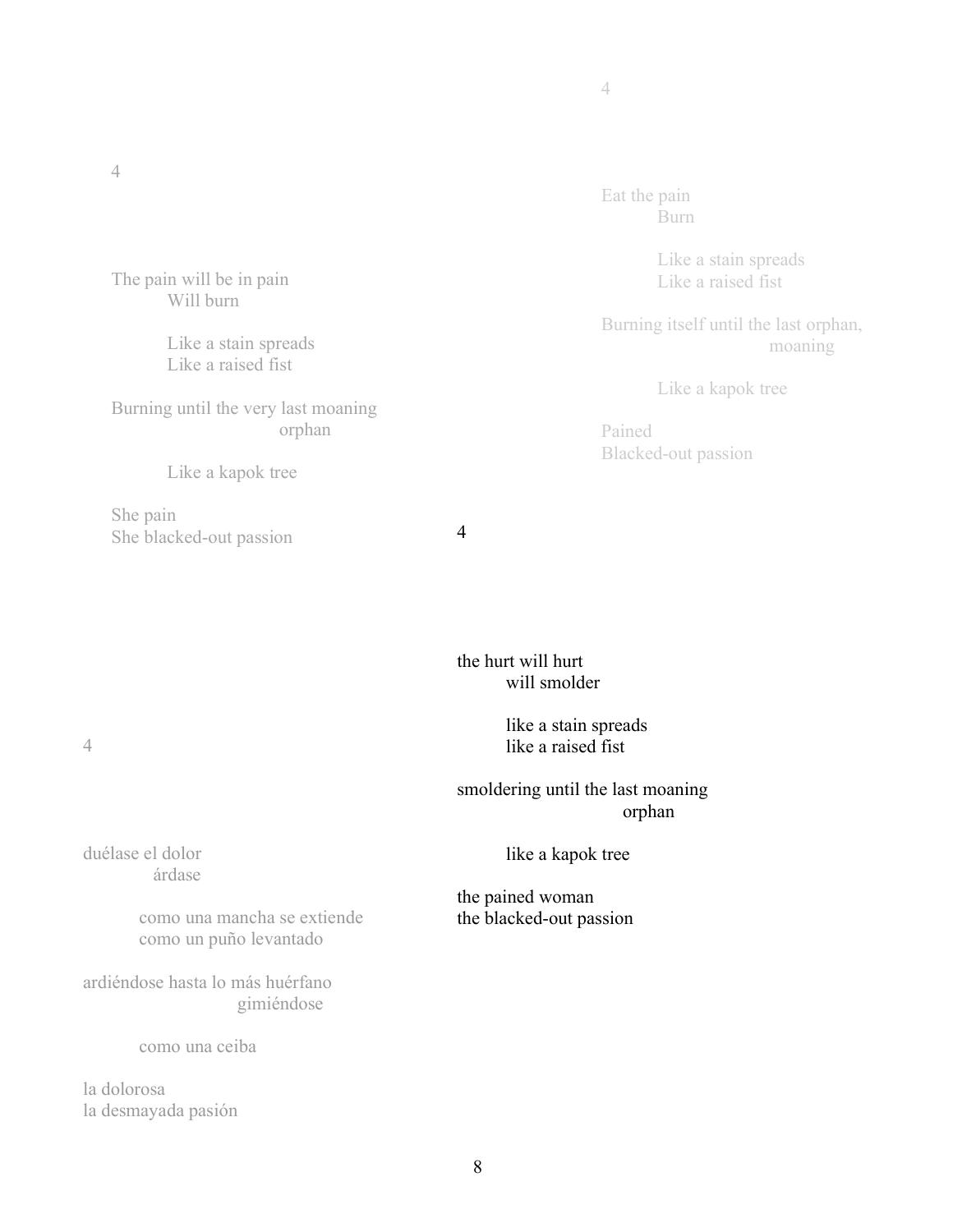## he abyss of heights, swallows 1 your weight, these words. The e, and the body gives.

The poetess' eyelids are leaden. Vines shoot from the soil to enwrap her elbows and shoulders. The poetess shakes with desire. Or maybe with piety. Green is desire, she thinks. Black is piety, she thinks. *Thick vigil*, she writes. Dulcet pain, a sweet flaying.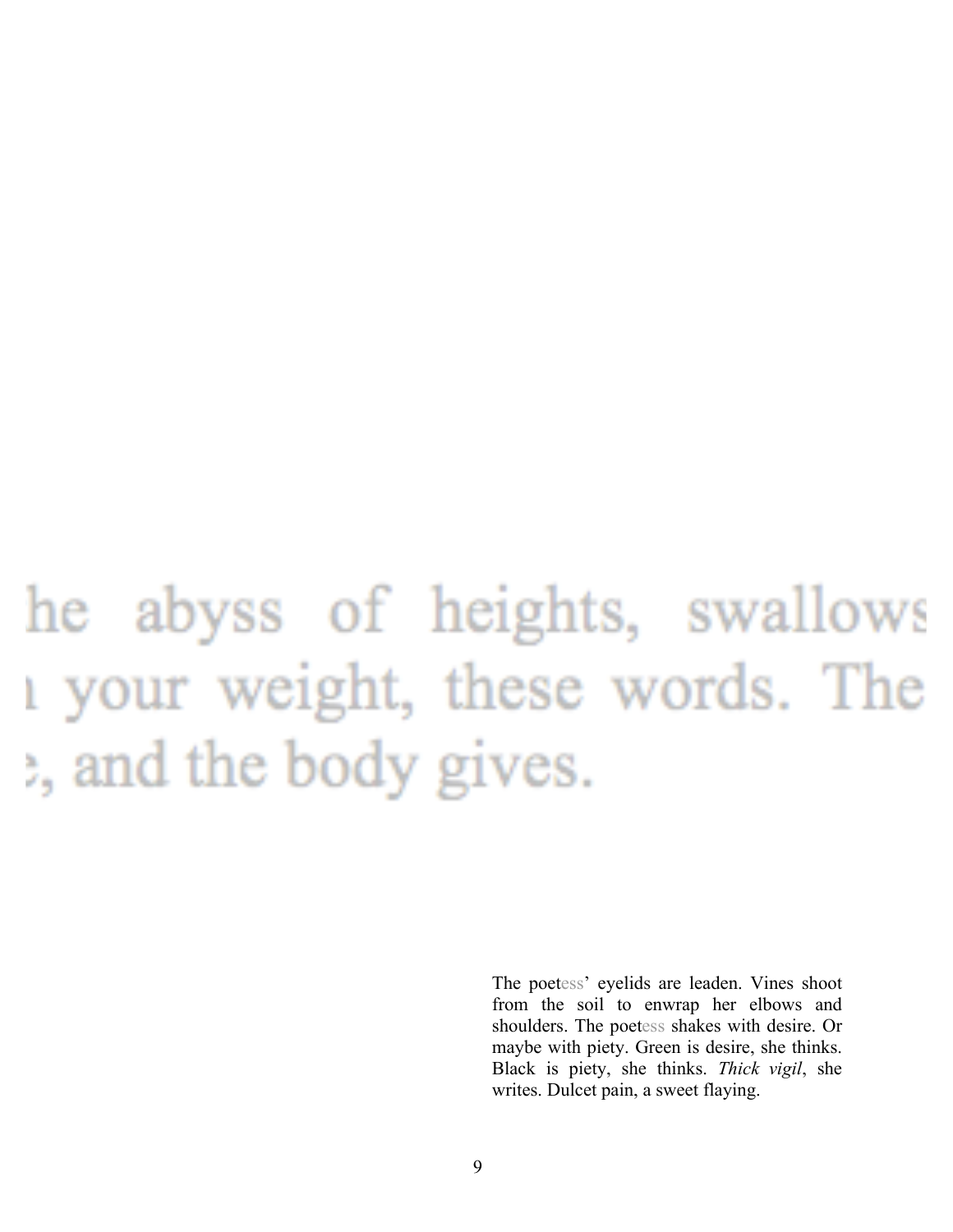5

From the abyss of heights, swallows fall as stones.

Beneath your weight, these words:

The hand sinks into the gaze, and the body cedes.

5

from the abyss of heights swallows drop like stones

beneath your weight these words

the hand submerges in the gaze and the body gives

5

desde el abismo de las alturas las golondrinas caen como piedras

bajo tu peso estas palabras

la mano se hunde en lo mirado y el cuerpo cede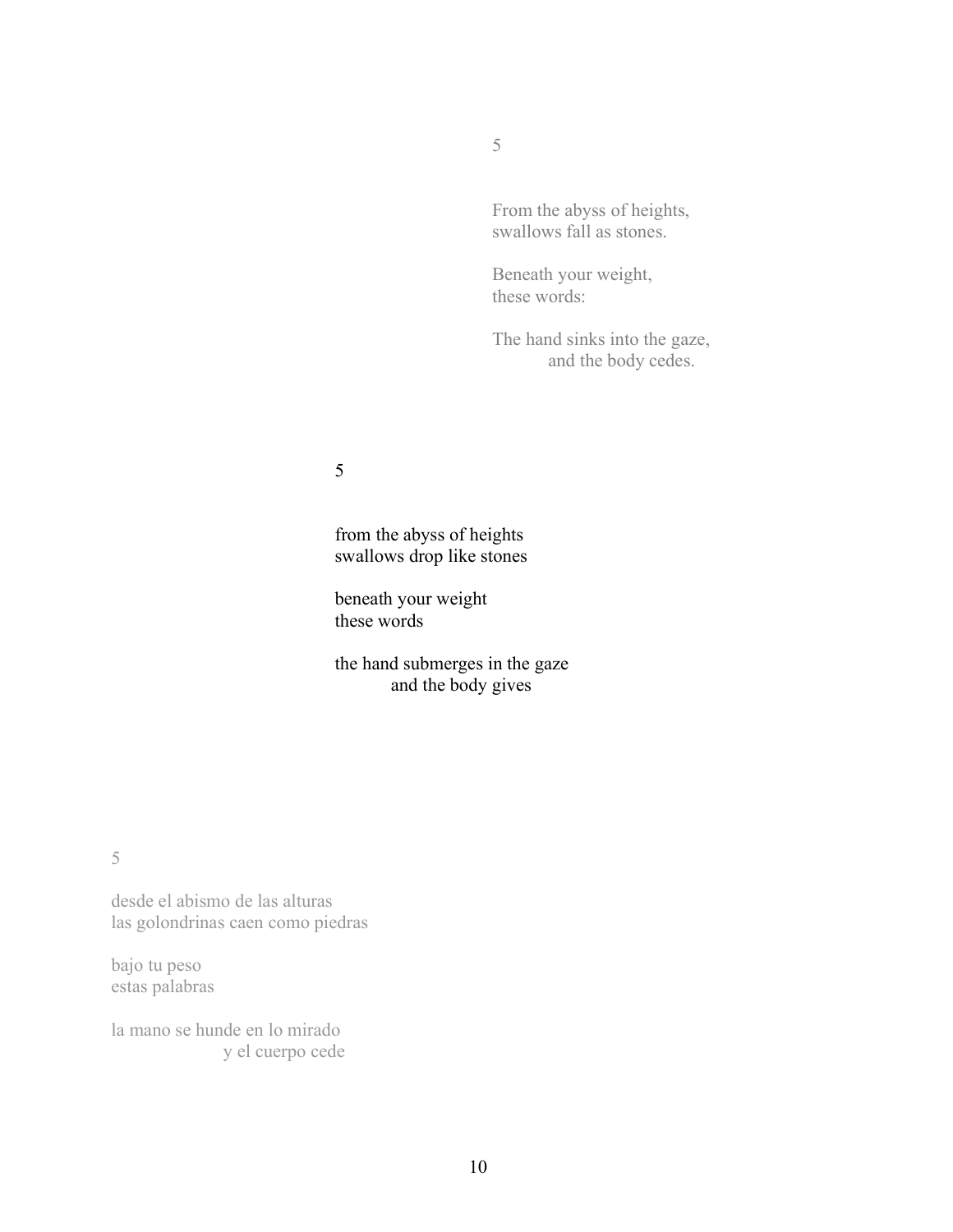ne knows nothing—not even to flee from the unknown isolation of opened solitude, in the violence of stillness. ing that meath, trembling in that freeth. The trembling for ord attends. And it demands. It suffers, in that, her demai

Even if she has nothing more to say.

The poetess etches the sky above. *Abyss*, in white threads. *Gaze*, in twisted white stitches. From tangled words, wingless birds fall, heavy as rocks. Swallows' raw bodies accumulate on the garden floor, muffling the sounds of footsteps and an echoed voice.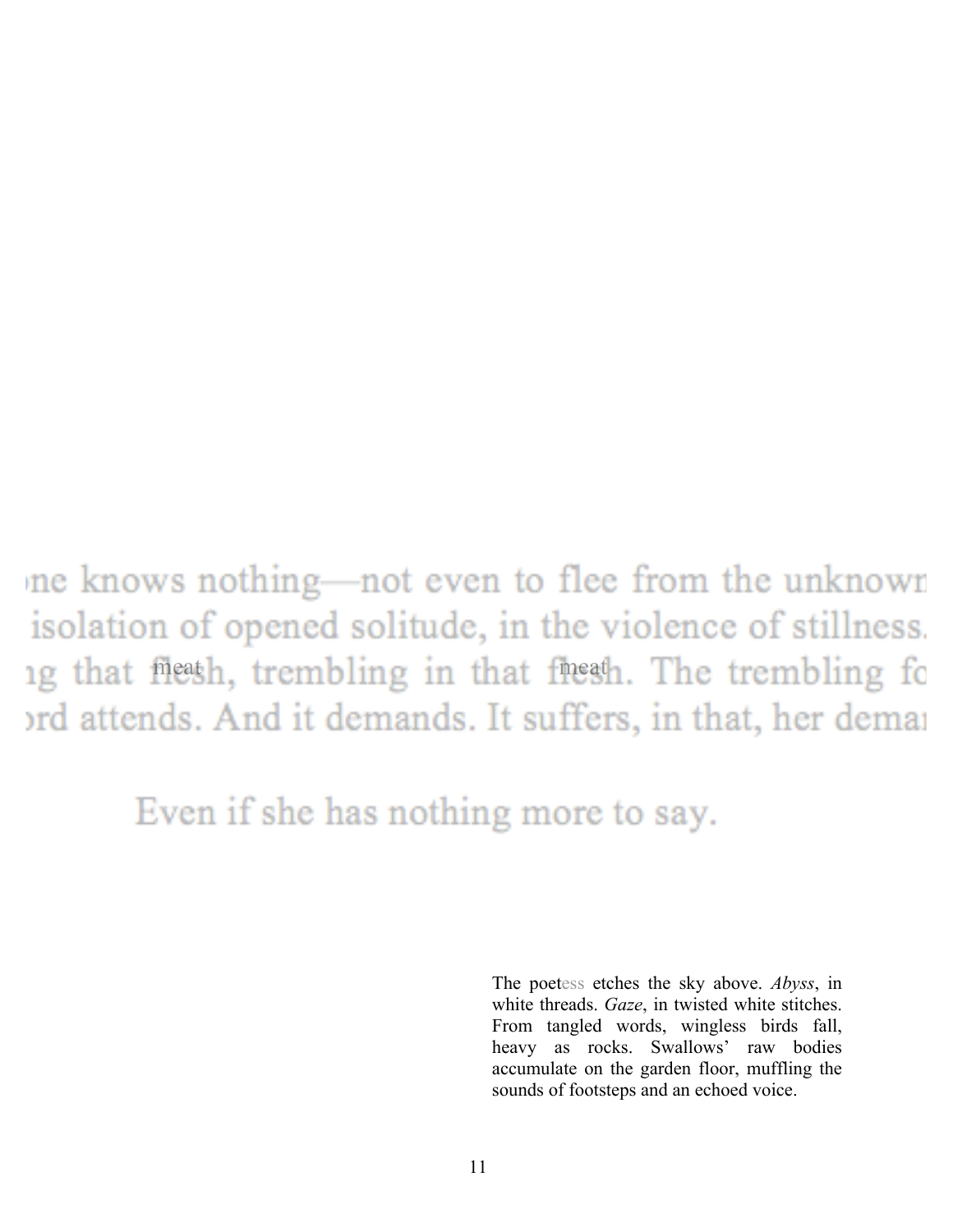6

y uno no sabe nada ni siquiera huir de ese no saber

uno está en lo solo de lo abierto sola en la violencia de la quietud

los dedos abriendo esa carne temblándose en esa carne

el temblor se repliega y la palabra acude

y se exige

se padece en esa su exigencia

aunque no tenga ya nada qué decir nada más qué decir

6

and one knows nothing not even to flee from the unknown<br>that of not knowing

one is in the isolation of opened solitude in the violence of stillness

fingers opening that flesh trembling in that flesh

the tremor folds and the word attends

and it demands

it suffers in that: her demand

even if she has nothing more to say nothing more to say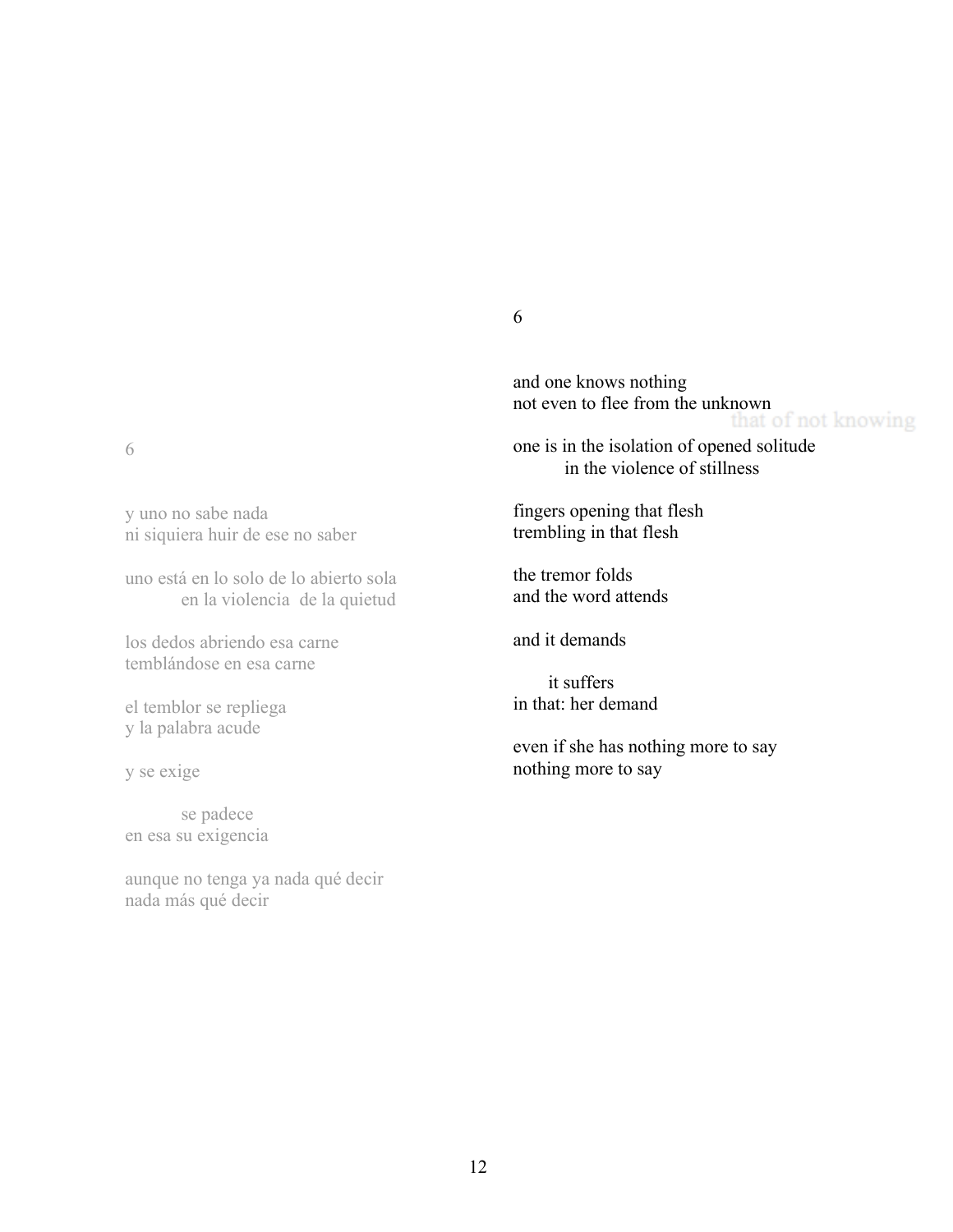### m whence comes the gift? Monotonous Ripping wingbeats. Chips. Spl ls. rything swelled below the skin.

A catamaran floats southwards, from gulf to ocean. The vessel is propelled by sighs. The poetess rests her ankles on the boom. Billowing, a sail of skin. Drifting, a crew of angels.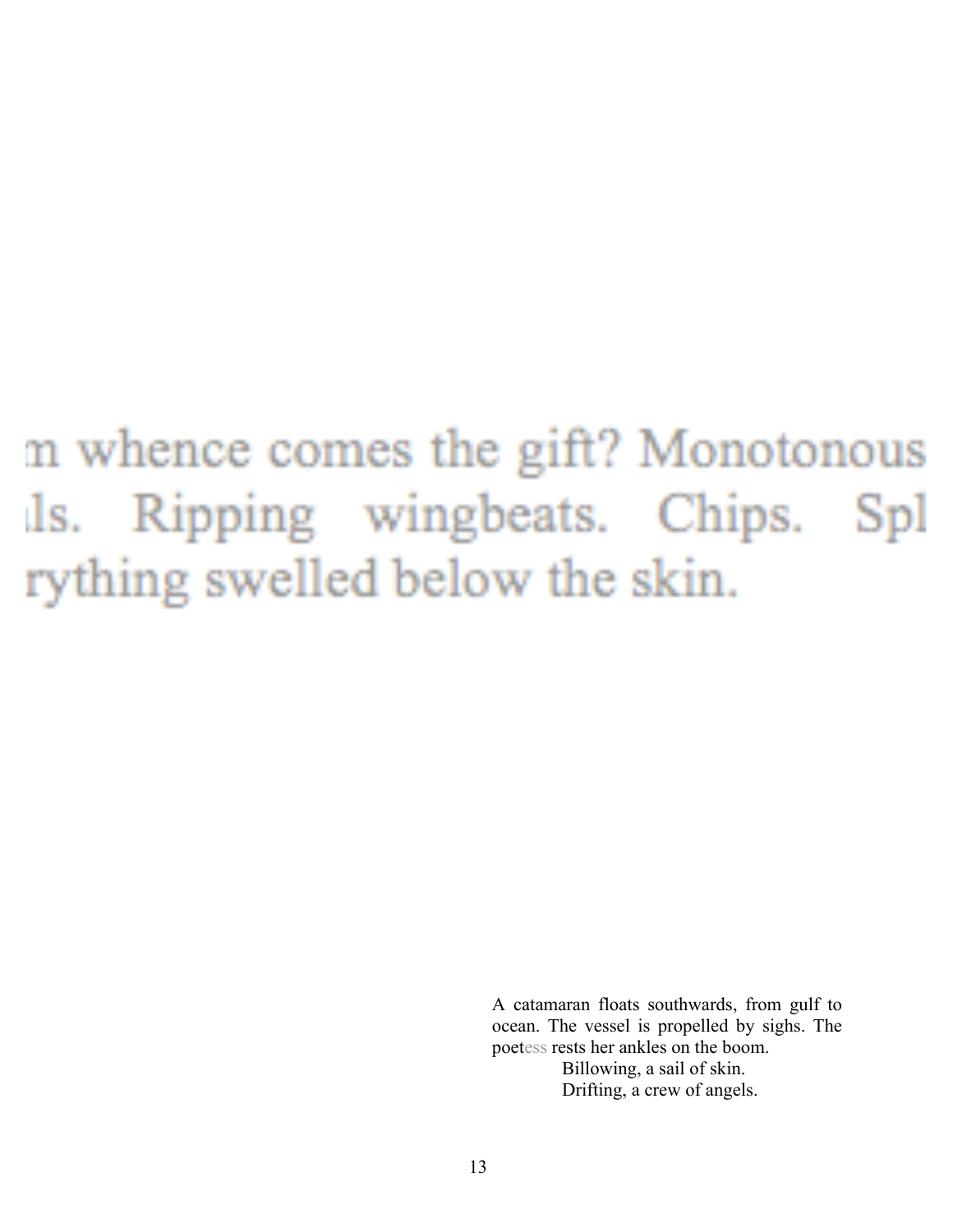#### **drifting**

...is the shipwreck then a harvest, does tempest carry the grain for thee?

G.M. Hopkins

...is the shipwreck then a harvest, does tempest carry the grain for thee?

G.M. Hopkins

¿desde qué desprendimiento la ofrenda?

pétalos de agua

**drifting**

monótonos

aleteos desgajando

astillas

y todo ese oleaje bajo la piel

from what release, the offering?

petals of water<br>peals monotonous

wingbeats

ripping

chips

and all that swelling under the skin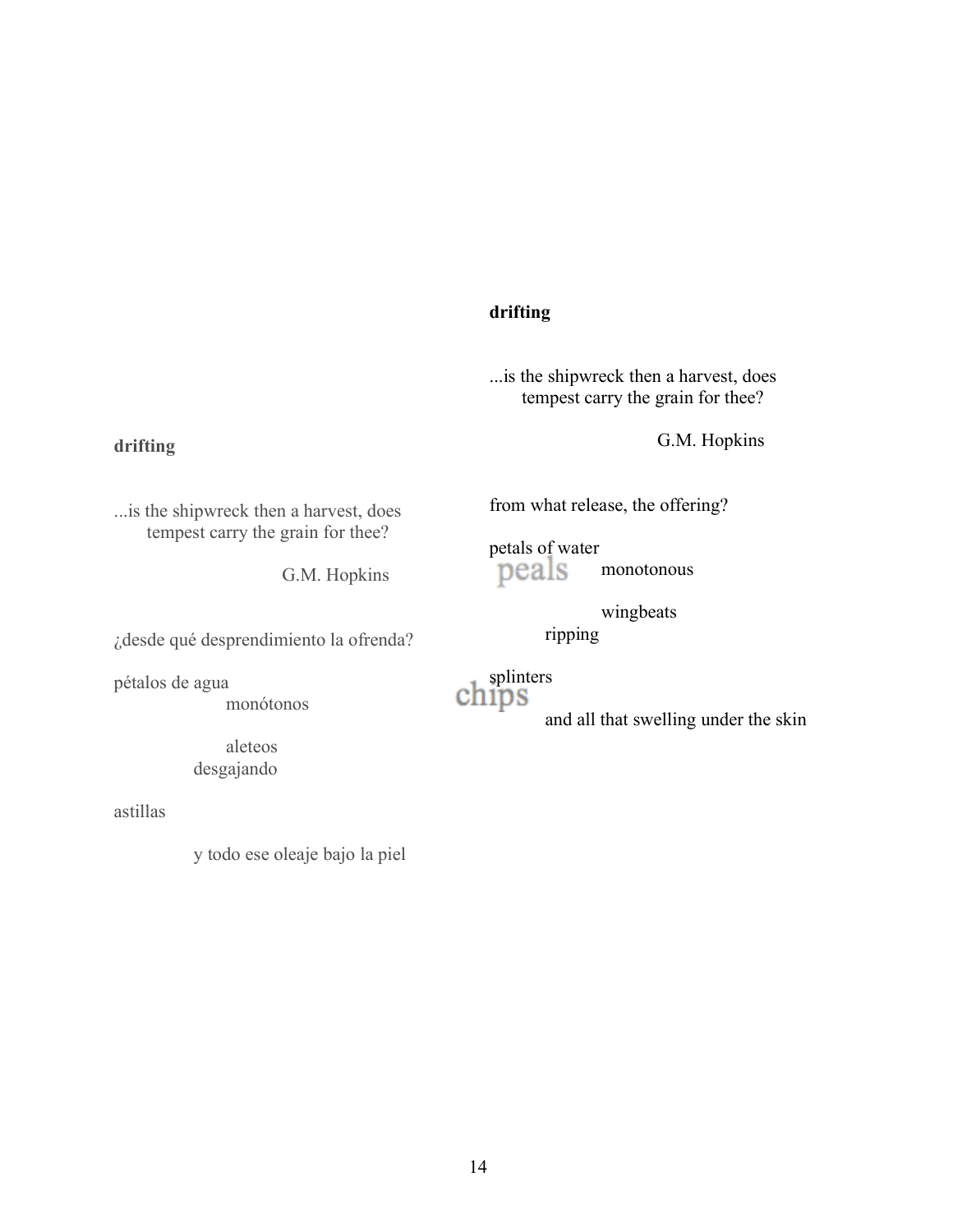water, descending. Trembling—belo am unching—below. Opening and hurrying. Syllal ightning. Before June, before the rains, saudade.

> In the galley, an angel of water droplets grasps for language. On the deck, an angel of longing grasps for matter.

> The poetess writes into her accordion-bound notebook, *before the rains*, and the poetess' back grooves. The angel of water droplets dissipates. The poetess looks to the sky. It is opening.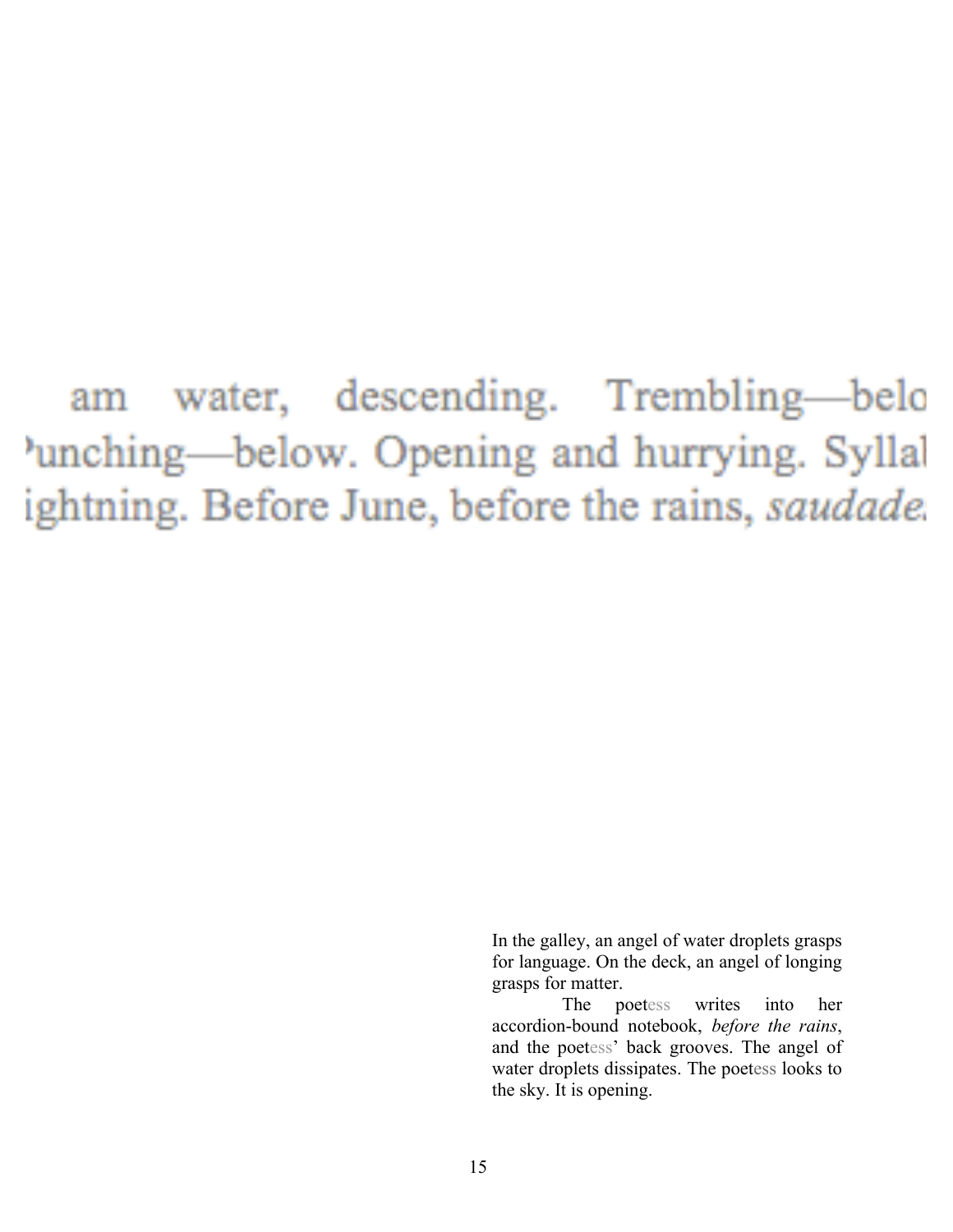|                            | falling<br>falling<br>falling<br>falling<br>falling<br>falling<br>falling<br>falling<br>falling |
|----------------------------|-------------------------------------------------------------------------------------------------|
| descenso                   | falling<br>falling<br>falling                                                                   |
| agua yo misma              | falling<br>falling                                                                              |
| temblando<br>abajo         | falling<br>falling                                                                              |
| golpeando<br>abajo         | .                                                                                               |
| abriendo<br>precipitándose | tallın                                                                                          |
| relámpago de sílabas       |                                                                                                 |

antes de junio antes de la lluvias

saudades

descent

myself water

trembling down

knocking down

opening

hastening

lightning of syllables

before June before the rains

longings<br>Saudades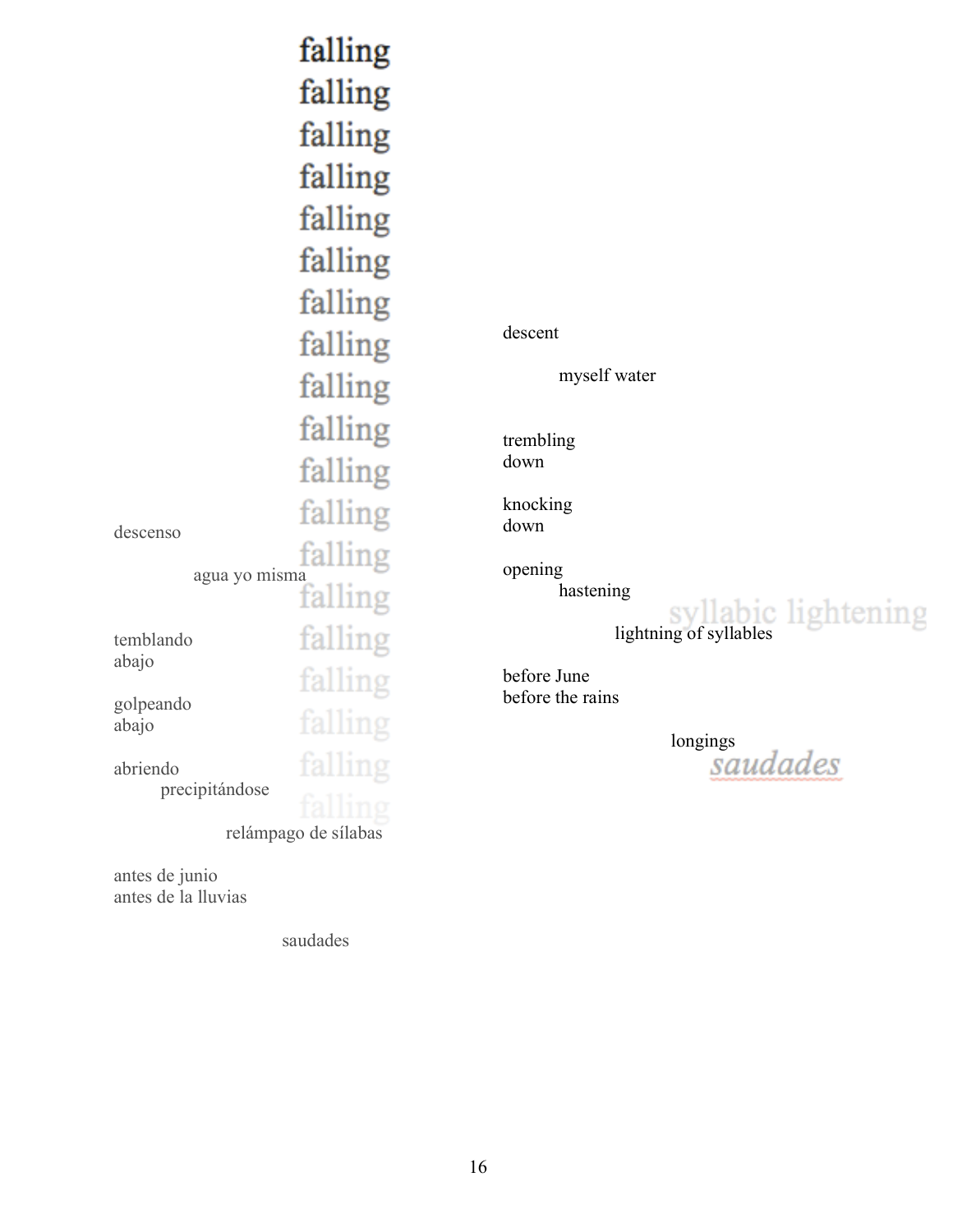### he rain is an initiation, like drinking her eaving her doing. Watching her doing. souting pastures, water interrupts, near to the he rapid fall, in disarray, flows.

Rainfall tastes of hemlock. The poetess opens her mouth, licking the points of her teeth, licking her wounds.

The horizon sighs, pulling the catamaran towards Disarray. The black sun burns against the shadow of the moon.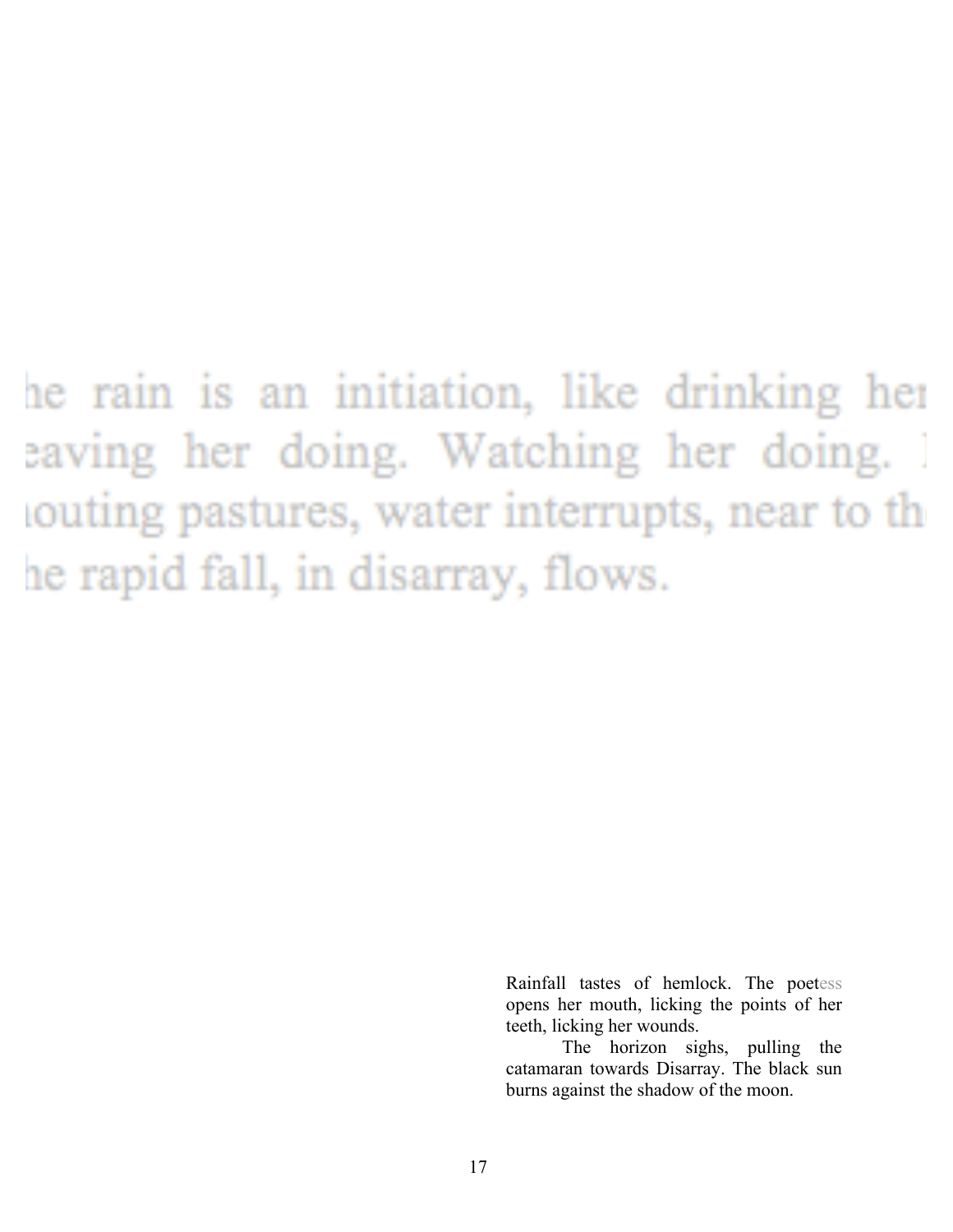llueve

es una iniciación

como si hubiera bebido cicuta la deja hacer

la mira hacer

en sus parajes de grito el agua irrumpe

cerca del sollozo

la caída irrumpe

en desbandada

fluye

it rains

it is an initiation

like drinking hemlock

it leaves her doing it watches her doing

pastures

in her shouting wilderness water breaks

near sob



in disarray

flowing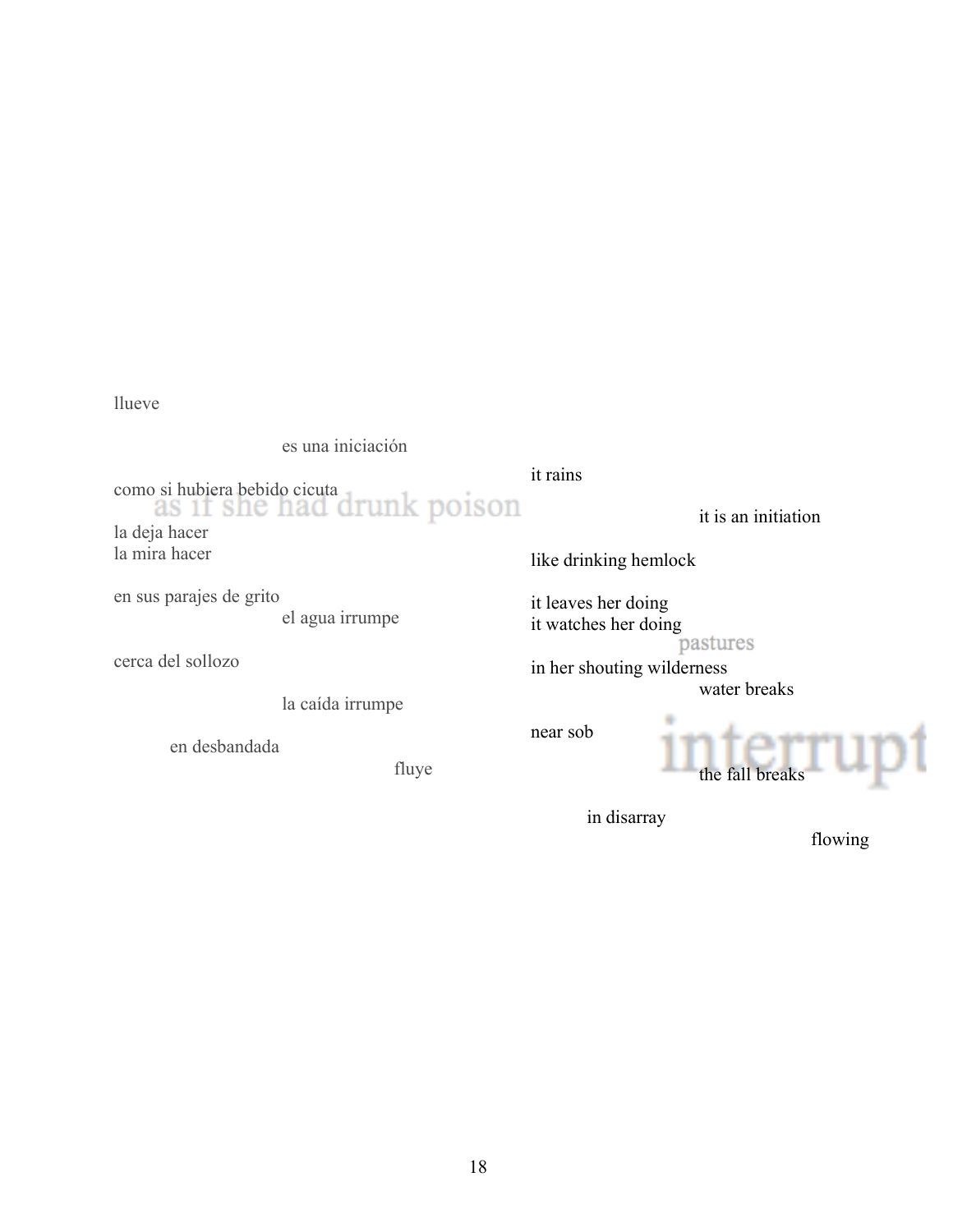id the body opens itself, offers itself. In the d derbelly, your fingers are fast and merci gs doubling over. Docile corpse. Broken t anch. Friesian smell. A tumbling over the cli ge from the deepest. I am breaking calyx.

> The black sun sets into velvet. At the horizon, ghost limbs unfold like sepals.

> Angels gather on deck, coalescing in pearls at the railings. Through their veil, the poetess traces memory: falling.

Blood like nectar. Scattering petals. Beneath, the stubborn seedling.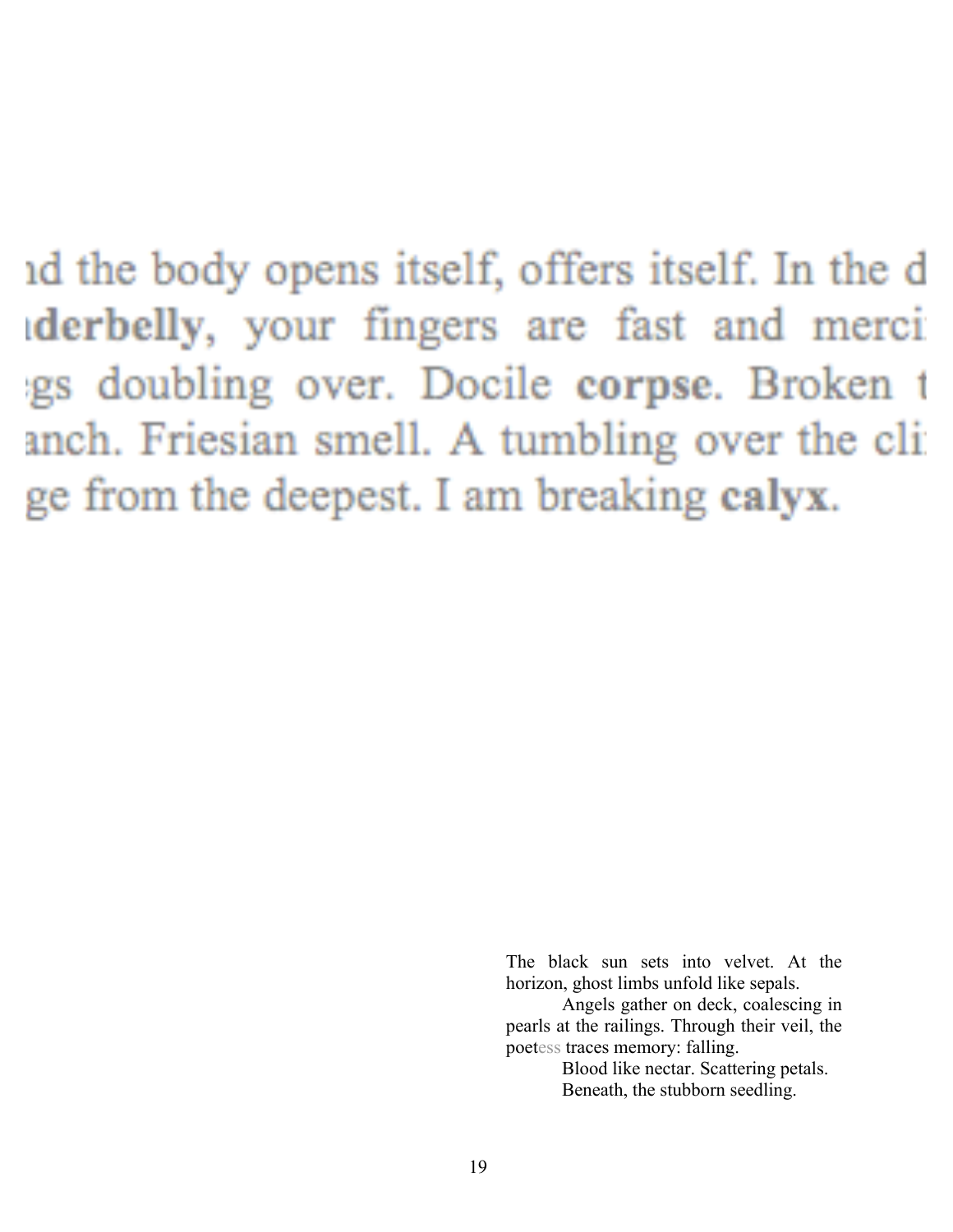y el cuerpo se abre se ofrece

en lo vulnerable oscuro del desamparo

tus dedos rápidos misericordiosos

las piernas doblándose

el cuerpo dócil

desprendida rama

olor a frisias

un desbarrancarse

desde lo más hondo

me estoy rompiendo

cáliz

and the body opens offers<br>is offered in the vulnerable helpless dark

your fingers fast and merciful

legs folding

the docile body

detached limb

Friesian smell

a falling over the precipice

from the depths

I am breaking

chalice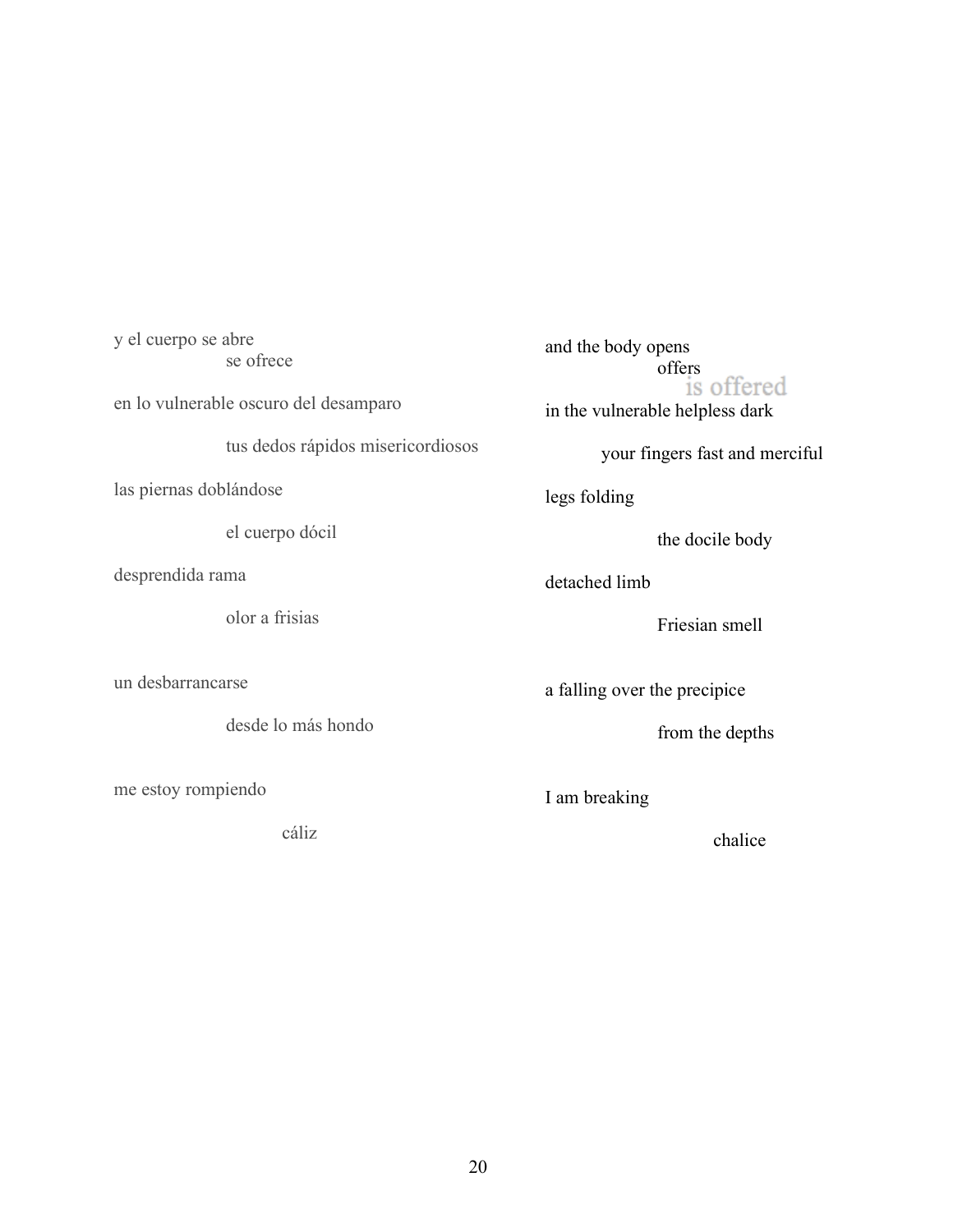# nyself. A pure flight. D Unmeasurable corpse

Disarray is a precipice. As the catamaran sails closer and closer, the remaining angels dissolve, bent over the railing, leaving strands of memory in their wakes. The poetess climbs the sail. Reaching the top, she writes one word into her accordion-bound notebook: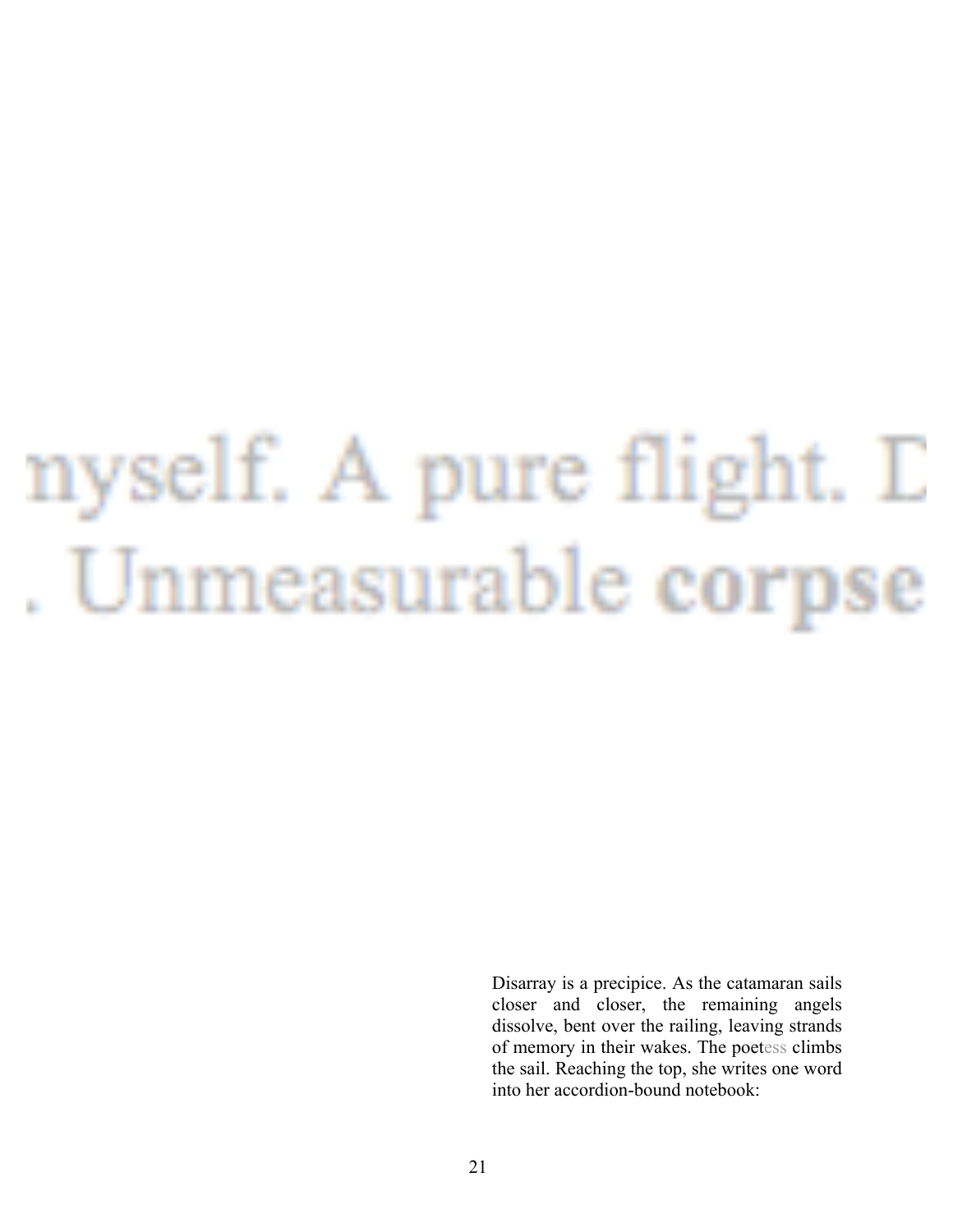nadie ni yo misma un puro vuelo

seco el fluír

las flores dique

el cuerpo inmensurable

 nobody not even myself a pure flight

flowing dry

the dam flowers

the immeasurable body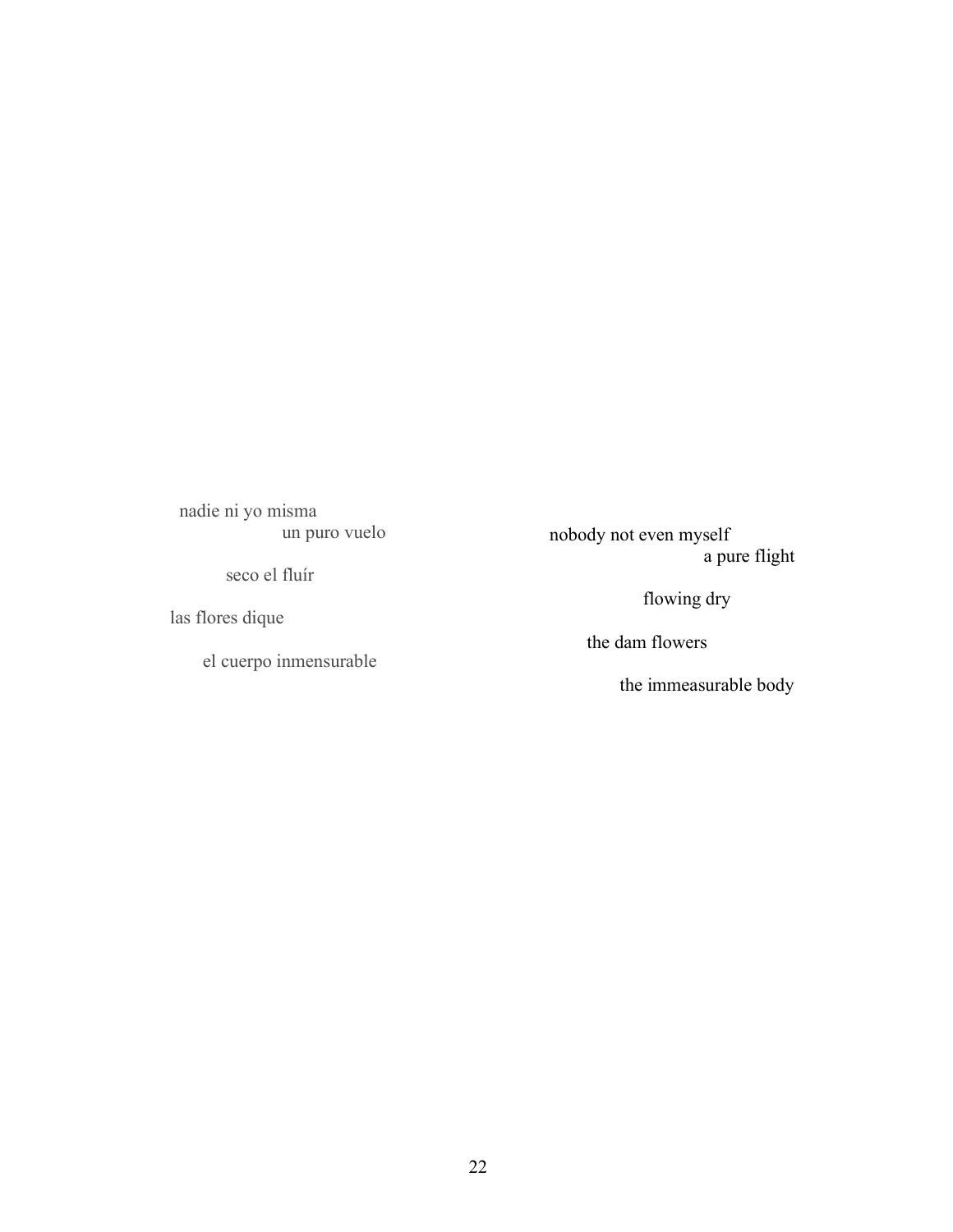uid: You've ripped my Iy clothes are shadows re the shadowiest. You me. Yet I am the one boundaries.

Immeasurable